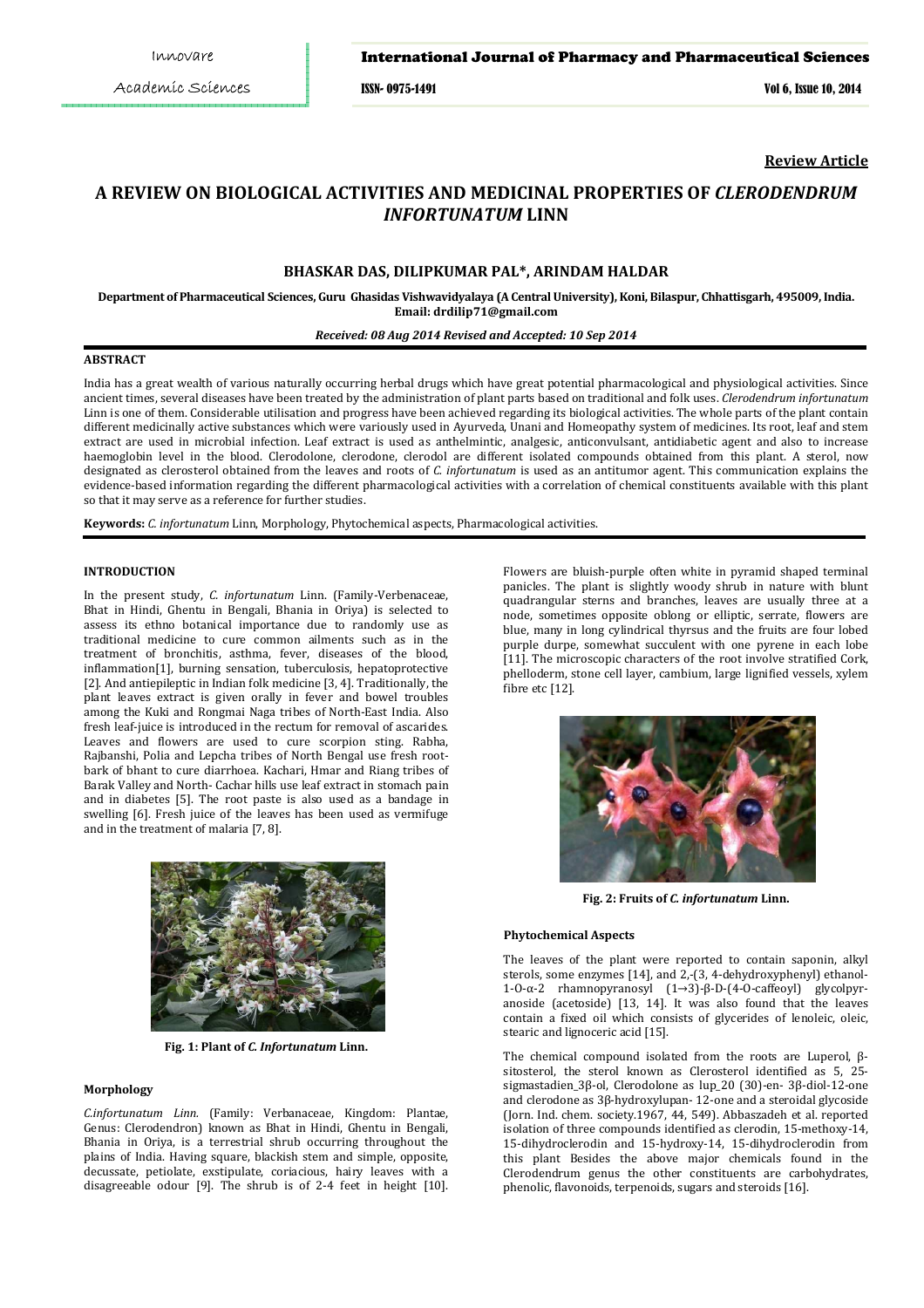a) Phenolic: Acetoside, fumaric acid, methyl and ethyl esters of caffeic acid

b) Flavonoids: Apigenin, acacetin and methyl esters of acacetin-7-0 glucuronide, cabruvin, quercetin, scutellaren, scutellarein-7-0-β-Dglucuronide, hispidulin.

c) Steroids: Clerodolone, Clerodone, Clerodol and a sterol Clerosterol

d) Terpenoids: Clerodin(saponin diterpenoid)

e) Fixed oil: Glycerides of Lenoleic, oleic, stearic and lignoceric acid.

f) Sugars: Raffinose, lactose, maltose, sucrose, galactose, glucose and fructose.



### **Fig. 3: Chemical structures of some important constituents of** *C. infortunatum* **Linn. Recent pharmacological studies**

#### **Antibacterial and antifungal activity**

Chloroform and ethanolic extract of root, leaf and stem of *C. infortunatum* Linn. shows significant zone of inhibition against the bacterial strains of *Bacillus megaterium*, *Salmonella typhi, Klebsiella pneumoniae* and to fungi against *Aspergillus niger* and *Candida albicans.* This study showed that leaf possesses quite potent activity than root and stem extract [17].

#### **Anthelmintic activity**

Alcoholic and aqueous extract of the dried powdered leaves of *Clerodendrum infortunatum* Linn. was investigated for their anthelmintic activity against *Pheretima posthuma* (collected from moist soil, 3-5 cm in length and width 0.1-0.2 cm) in varying concentrations for determination of time of paralysis and time of death of the worms, taking Piperazine citrate as standard and distilled water as control. It was found that the alcoholic extract cause paralysis as well as death of worms in a less time as compared to piperazine citrate especially at higher concentration in case of *Pheretima posthuma*. While aqueous extract also showed similar activity [18,19,20].

## **Analgesic activity**

Saponin isolated from the fresh leaves of *C. infortunatum* Linn. Exhibits protection from writhing induced by administration of acetic acid in adult Swiss albino mice taking acetylsalicylic acid, Paracetamol and morphine sulphate as reference standard. The jelly like mass (SN) obtained from the colourless solution of the saponin after mixing with petroleum ether was administered at different

concentrations. It was observed that analgesia produced in a dose dependent manner.

In another study, by using the hot plate method the animals were administered the different dose of the SN in order to avoid physical injury Pentazocine and Aspirin were used as reference. The plant extract showed good analgesic activity at lower concentration and it also potentiated the action of pentazocine and aspirin [3].

## **Anticonvulsant activity**

A jelly like mass containing Saponin isolated from the fresh leaves of *C. infortunatum* Linn. Showed significant anticonvulsant activity against leptazol induced seizures. The plant product was administered in varying doses ranging from 20 to 100  $\frac{mg}{kg}$  in mice. The onset and incidence of convulsion was found to be decreased in a dose dependent manner [3].

#### **Wound healing activity**

The Chloroform and ethanolic extracts of *Clerodendrum infortunatum* was evaluated for its wound-healing potency in experimental rats. For topical application,  $4\%$  ( $\frac{w}{w}$ ) ointment cream bases of petroleum ether, chloroform and ethanolic extracts were prepared and investigated for its wound healing activity. Significant wound healing was observed in animals treated with chloroform and ethanol extracts, similar to the reference standard drug Nitrofurazone. The presence of bioactive constituents such as polyphenols, flavonoids are thought to promote the wound-healing process due to their antioxidant and antimicrobial activities [19, 20].

#### **Antioxidant activity**

Methanolic extract of the dried powdered leaves of *C. infortunatum* Linn. (MECI) was examined for their *In vitro* antioxidant activity at different concentrations and by different methods. These are DPPH radical scavenging activity, nitric oxide scavenging activity, superoxide anion scavenging assay, hydroxy radical scavenging activity. And it shows significant increase amount of % inhibition in oxidation with increase in MECI concentrations [20, 21].

## **Antihyperglycemic activity**

MECI shows significant antihyperglycemic activity in streptozotocin induced hyperglycaemia in adult male Wister albino rats. During treatment schedule the fasting blood glucose level was measured on the 0, 5, 10, and  $15<sup>th</sup>$  day using Accucheck (a one-touch glucometer) and the body weights of rats from each group were also measured which shows significant reduction in blood glucose level [22, 23].

#### **Anti-inflammatory activity**

Methanolic extract of leaves of *C. infortunatum* Linn. was studied against carragenan induced acute inflammation in wistar strain rats. In this study the anti-inflammatory activity of the extract was measured with phlogistic agents (viz. Histamine, Dextran). The extract showed significant inhibition of inflammation compared to the reference drug phenylbutazone [24].

## **Anticancer activity**

Oleanolic acid and clerodinin A (Fig: 3) found after HPLC analysis of the MECI shows anticancer activity against Ehrlich's ascites carcinoma (EAC) bearing Swiss albino mice. Treatment with MECI causes the significant decrease in the tumor cell volume and increase in the life span. The median survival time (MST) of EAC control group was found as 19.42 ± 0.91 d, whereas the MST was increased to 23.44  $\pm$  2.69 d and 27.57  $\pm$  2.57 d for the groups treated with MECI. The anticancer effects of the plant extract were thought to be due to the suppression of lipid peroxidation and increase in the content of the enzymatic defence system [25, 26].

## **Hepatoprotective activity**

Sannigrahi et al. showed that MECI have hepatoprotective potential against  $CCl<sub>4</sub>$  induced hepatotoxicity in adult male Wister rats taking silymarin as reference drug. The value of serum biochemical parameters like aspartate amiotransferase (GOT), alanine amiotransferase (GTP), alkaline phosphatise (ALP), total bilirubin